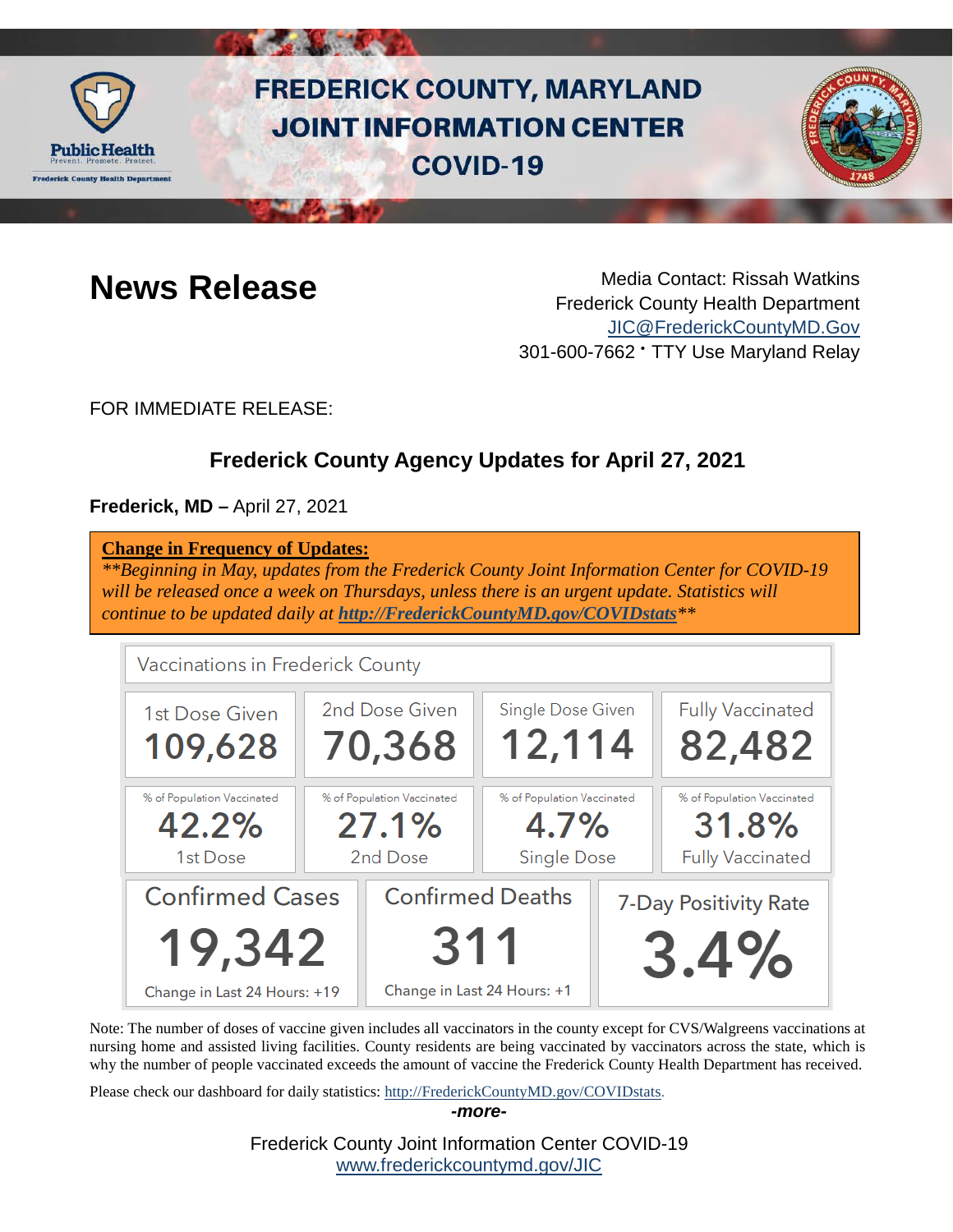

#### **Page 2/JIC**

# Frederick County Vaccination Update

Vaccine received by Frederick County Health Department:

- 45,750 total 1st doses of COVID-19 vaccine received by Frederick County Health Department to date.
- 5,500 1st doses of COVID-19 vaccine received by Frederick County Health Department this week.

New clinic location! Frederick County Health Department is now holding clinics for people getting first doses of the COVID-19 vaccine at 800 Oak Street in Frederick.

Please note! You can reach this location from Himes Ave by Dutch's Daughter Restaurant. Oak Street is closed. For directions to location, go to: [http://health.frederickcountymd.gov/OakStreet.](http://health.frederickcountymd.gov/OakStreet)

Appointments for  $1<sup>st</sup>$  doses of Moderna are available this week at this location for people 18 years and older. Click date to schedule:

- [Friday, April 30 from 9am-6pm](https://www.marylandvax.org/client/registration?clinic_id=11526)
- [Saturday, May 1 from 9am to 4pm](https://www.marylandvax.org/client/registration?clinic_id=11527)

You can also schedule an appointment by calling 301-600-7900 Monday – Friday, 8am-5pm, or call 301-600-7905 for Spanish.



**8AM - 5PM** 

English: 301-600-7900 Spanish: 301-600-7905



*-more-*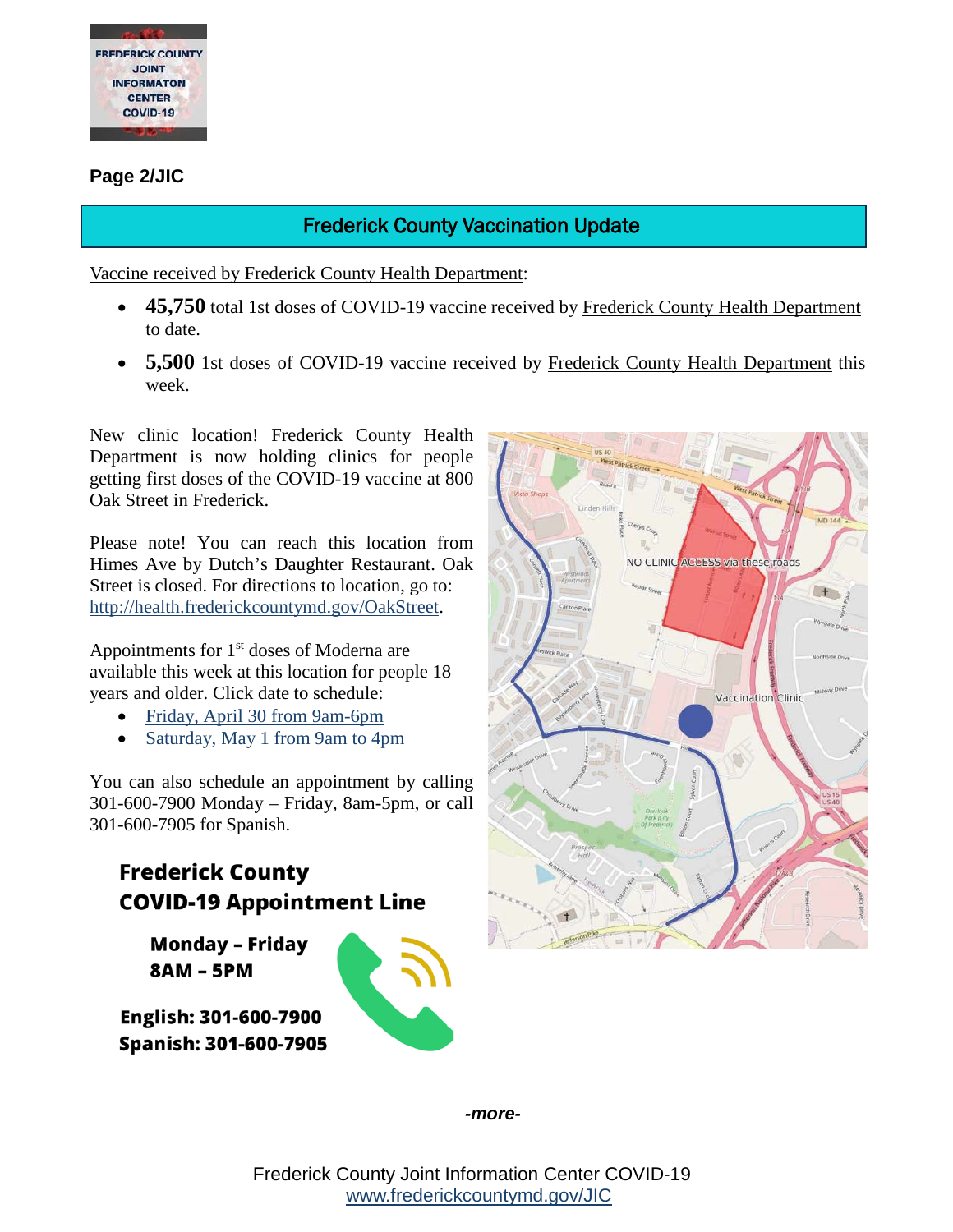

### **Page 3/JIC**

# Currently Eligible in Maryland and Frederick County

All Marylanders 16 and older are eligible to schedule appointments and get vaccinated through all providers. **Please note that the health department primarily has Moderna vaccine, which is approved for people 18 years and older.**

**Individuals Age 16 and 17** should only be signed up for vaccination clinics that are providing the Pfizer-BioNTech vaccine, which is the only one currently authorized by the FDA for ages 16 and older. If you are looking for Pfizer vaccine, please check [https://vaccinefinder.org/.](https://vaccinefinder.org/)

## Other JIC Partner Updates

Rental Assistance: The Religious Coalition and Frederick County Government are partnering to provide emergency rental and utility assistance to those directly impacted by COVID-19. If you have experienced a financial hardship due to COVID-19 and are behind on your rent or utilities, the Religious Coalition may be able to help you with financial assistance. Beginning March 15, Frederick County residents may begin applying for assistance in paying back rent and/or utilities resulting from the COVID crisis.

TO BE ELIGIBLE:

- $\checkmark$  You must be renting in Frederick County
- $\checkmark$  You must have lost income or experienced a financial hardship due or indirectly to COVID-19
- $\checkmark$  Household income must be at or below 80% of area median income

In order to apply, visit [www.rcehn.org/covid-emergency-rental](http://www.rcehn.org/covid-emergency-rental-assistance)[assistance](http://www.rcehn.org/covid-emergency-rental-assistance) where you will be directed to an online application portal. For those without access to the web, please call 1-800- 220-9528 for information on how to apply. If you are not eligible for the COVID-19 Emergency Rental Assistance Program, you may still contact 301-631-2670 for information regarding non-COVID rental assistance. You may also email [info@rcehn.org](mailto:info@rcehn.org) with any questions about applying for other emergency assistance that is available.

*-more-*

#### **MUST MEET THE FOLLOWING INCOME GUIDELINES:**

| <b>FAMILY</b><br><b>SIZE</b> | FY 2020 INCOME LIMIT<br>80% AMI* |
|------------------------------|----------------------------------|
|                              | \$55,750.00                      |
| 2                            | \$63,700.00                      |
| 3                            | \$71,650.00                      |
|                              | \$79,600.00                      |
| 5                            | \$86,000.00                      |
| 6                            | \$92,350.00                      |
|                              | \$98,750.00                      |
|                              | \$105,100.00                     |

\*Income is based on CURRENT income. Does not apply to previous or future income.

### **DOCUMENTATION\*\***

- Copy of your current lease or rental agreement signed by your landlord
- Proof of ALL income in the house. (2020 W-2 or Tax returns preferred. Pay stubs, Unemployment benefits, Bank statements showing direct deposits, SSI or SSDI statements also accepted).
- Proof of COVID related hardship
- " Letter of delinquency or rental ledger which details the month and amounts behind on rent
- Proof of current or past due utility and home energy costs (separately stated electricity, gas, water and sewer, trash

\*\* Written attestation may be accepted in lieu of documentation

removal, public utilities and energy costs, such as fuel oil